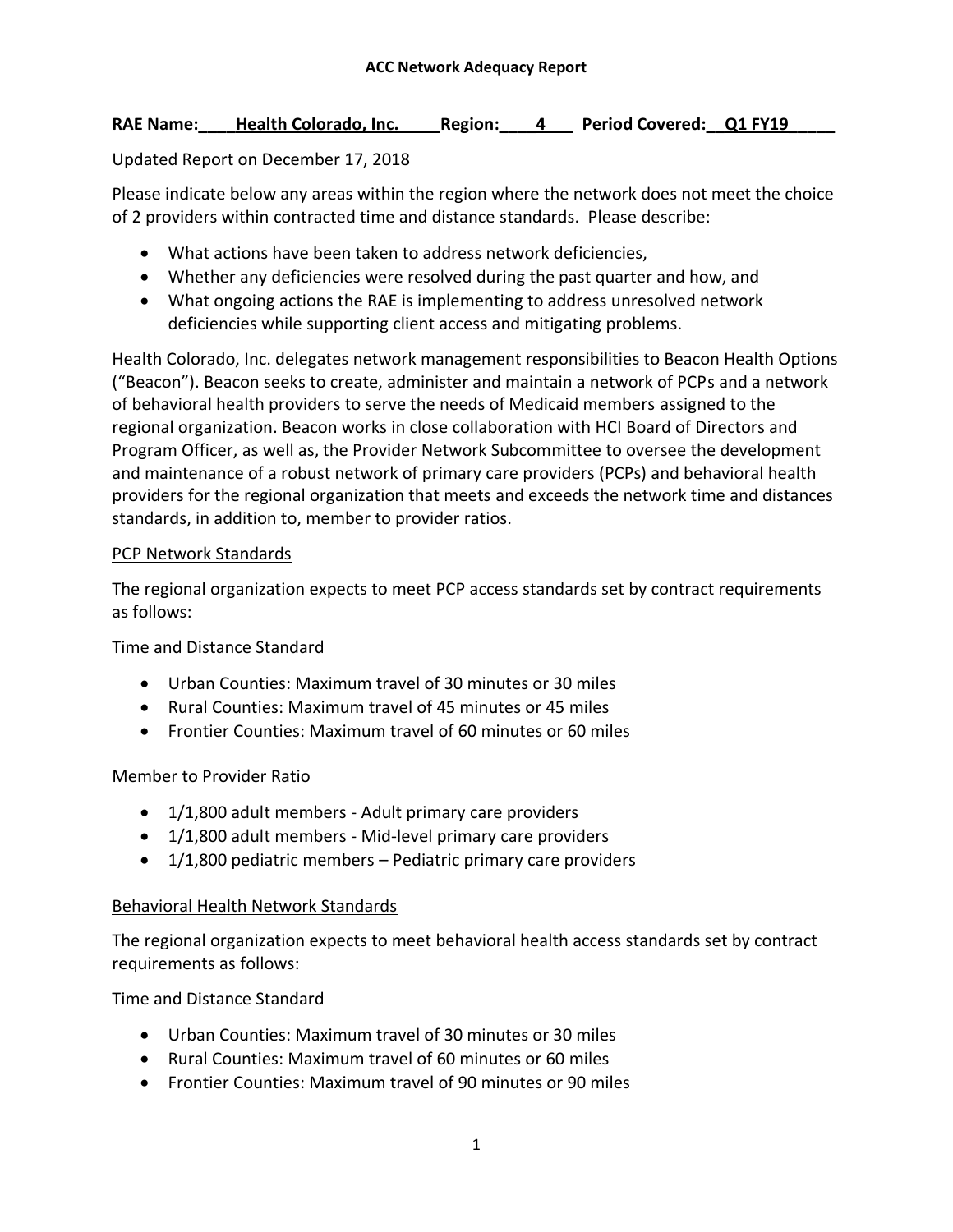Member to Provider Ratio

- 1/1,800 adult members Adult mental health providers
- $\bullet$  1/1,800 pediatric members Pediatric mental health providers
- 1/1,800 all members Substance use disorder providers

#### **NETWORK SUMMARY**

#### Physical Health

Beacon Health Options has processes in place to create and maintain an adequate network of physical health providers in the region. Beacon contracted with any willing provider who is enrolled with the State as a Medicaid Primary Care Provider (PCP) in the region.

Beacon monitors the network to identify and address network deficiencies to meet or exceed the network time and distance standards for PCPs by:

- Using of current list of providers participating in Medicaid, utilization data and historical claims information to cross-reference against providers to identify key practices and providers who are currently providing services to Health First Colorado Medicaid Members;
- Incorporating GeoAccess mapping in order to ensure the PCP network meets member ratios and distance standards;
- Considering Member and local stakeholder (i.e. Department of Health Services) requests of providers they would like to see and are not currently in the network, and meet Medicaid criteria; and
- Assisting interested providers to enroll with the State as a Medicaid PCP.

Through these strategies, Beacon created a network of 44 PCPs in 107 locations that covered all counties of the regional organization. The network includes contracts with Essential Community Providers including FQHCs and Rural Health Centers, in addition to private and non-profit Medicaid enrolled PCPs in the region that serve both adult and children. The PCP network also includes CMHCs, Health Solutions, Southeast Mental Health Centers and Solvista Health which Medicaid Enrolled, meet PCP criteria and are contracted PCP locations. Per contract Section 9.1.3.4, CMHCs are appropriate for PCMP network. Future reports will integrate CMHCs as one of the physical health provider types (adult primary care, family practice, pediatric primary care or OB/GYN).

Diagram 1 below, shows the members in black with access to at least two (2) providers within the maximum distance for their county classification. All adult members have a choice of providers within the required distance. Most pediatric members (99%) have a choice of two (2) providers within the required.

The overall member to provider ratio for primary care providers in the region meets the standard for adults and pediatric members. While there are not sufficient mid-level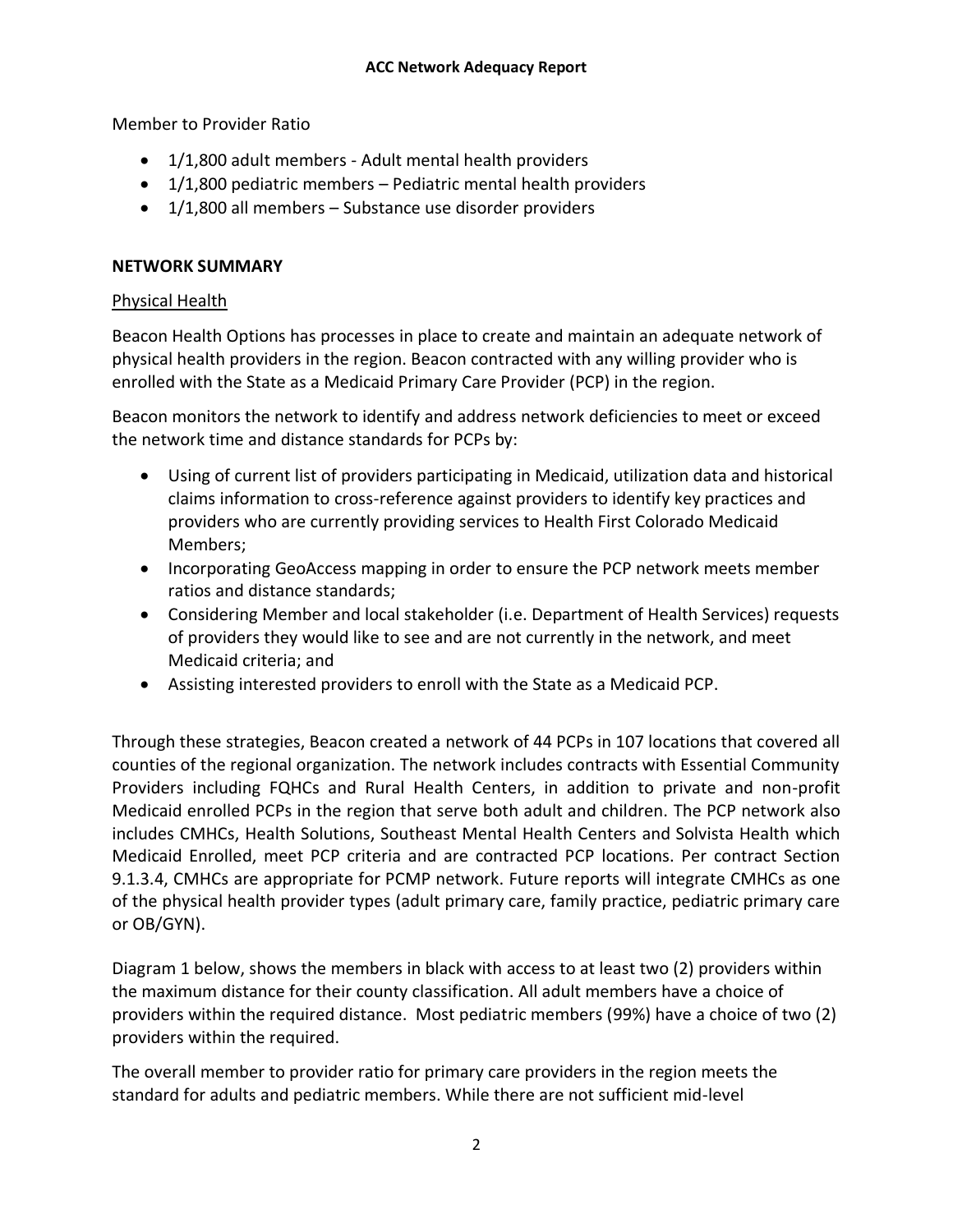practitioners in nine (9) of the counties to meet the standard for adult members, the adult primary care providers meet or exceed the standard of the adult to provider ratio. The exception are the counties of Pueblo and Las Animas where the adult primary care provider to member ratio needs improvement. Beacon is recruiting providers who serve these areas and others who are willing to expand their serve area.



Diagram 1: Member access to at least two (2) PCPs

#### **Behavioral Health**

Beacon Health Options has a strong state-wide network of behavioral health providers to comply with the network time and distance standards. The network includes contracts and relationships with Essential Community Providers including Community Mental Health Centers, FQHCs, school-based health centers, Rural Health Centers, community safety-net clinics, as well as number of private/non-profit providers and substance use disorder providers in the region.

Beacon Health Options has policies in place to ensure that providers are accessible and available to Members, and that the provider network contains the specialties necessary to accommodate the needs of Members. Beacon monitors overall provider network patient load on our network using a comprehensive system for monitoring patient load and overall network capacity.

Beacon reviewed network adequacy regarding the availability of providers who meet or exceed the cultural needs of Medicaid members by:

- Use of an updated and accurate list, in assessing the number of providers with expertise in key culturally based populations;
- Determining number of members, by county, through the enrollment file, within the key population groups;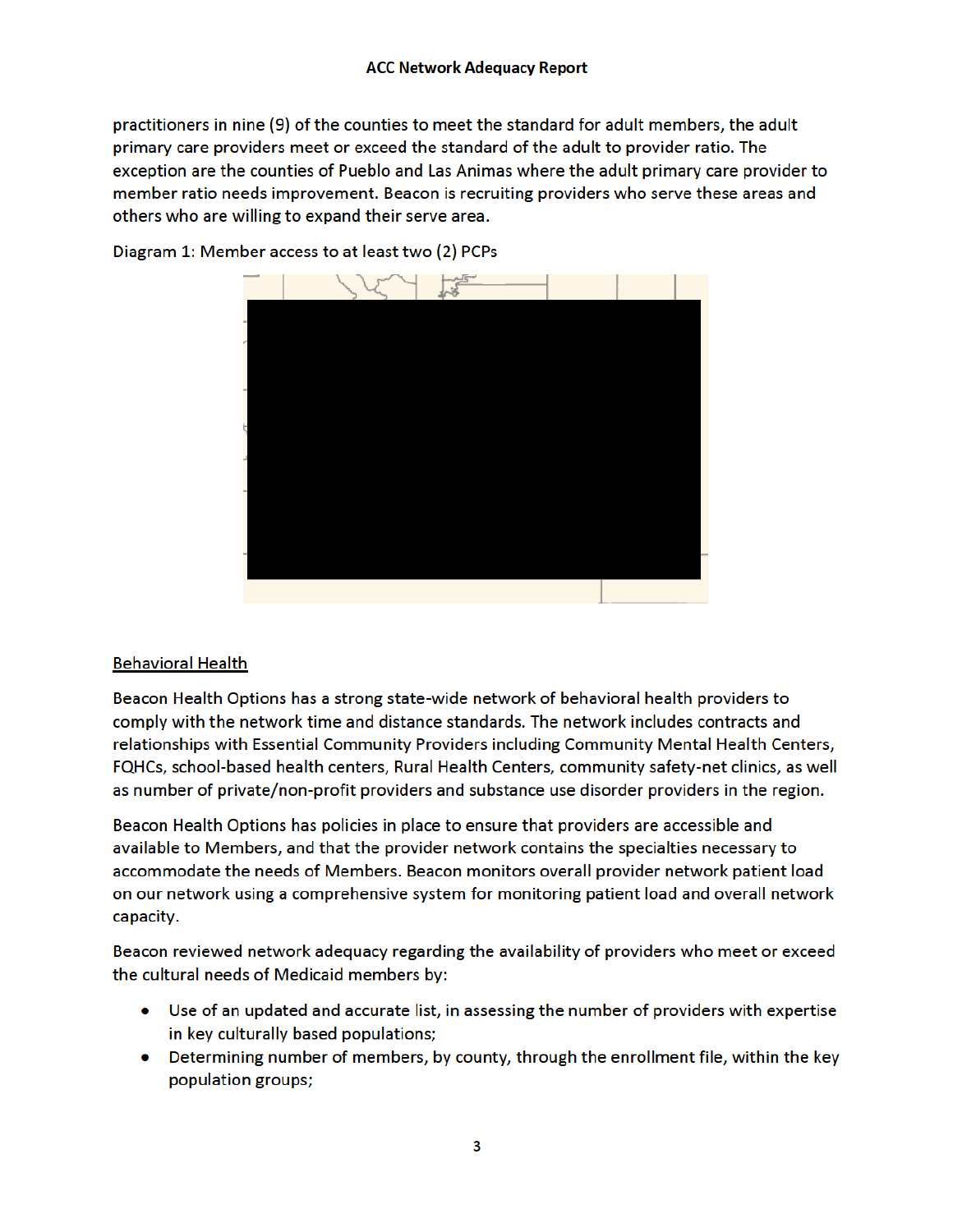- Determining any existing gap by a comparison of availability of providers as well as reviewing findings in Member and Family Affairs surveys or through contacts/surveys with advocacy organization of key populations (for examples children in foster care); and
- Increasing capacity of providers who meet or exceed cultural needs of Medicaid members through specialized provider training on Cultural Competency.

This list of provider network monitoring methods is not meant to cover all network development activities, as some activities are initiated as needed in response to community developments.

Diagram 2 below, shows the members in black with access to at least two (2) behavioral health providers (not including SUD providers) within the maximum distance for their county classification. Almost all adult members (98%) have a choice of providers within the required distance. A majority of pediatric members (87.6%) have a choice of two (2) behavioral health providers within the time and distance requirement.



Diagram 2: Member access to behavioral health providers (not including SUD providers)

The overall member to provider ratio for mental health providers in the region meets or exceeds the standard for adult and pediatric population. Contracted pediatric mental health providers are not sufficiently available within the region, particularly in Conejos, Crowley, Custer, Lake and Otero counties. Beacon is working with the partner Community Mental Health Centers to identify ways to improve access to these services. Additionally, Beacon will target these areas to identify and recruit existing providers who serve these areas. Beacon is also exploring how we can support existing network providers in expanding their service array/area.

Note: Beacon Health Options is working with reporting department to update the maps to be larger, indicate the counties and differentiate between adult and pediatric practices and for the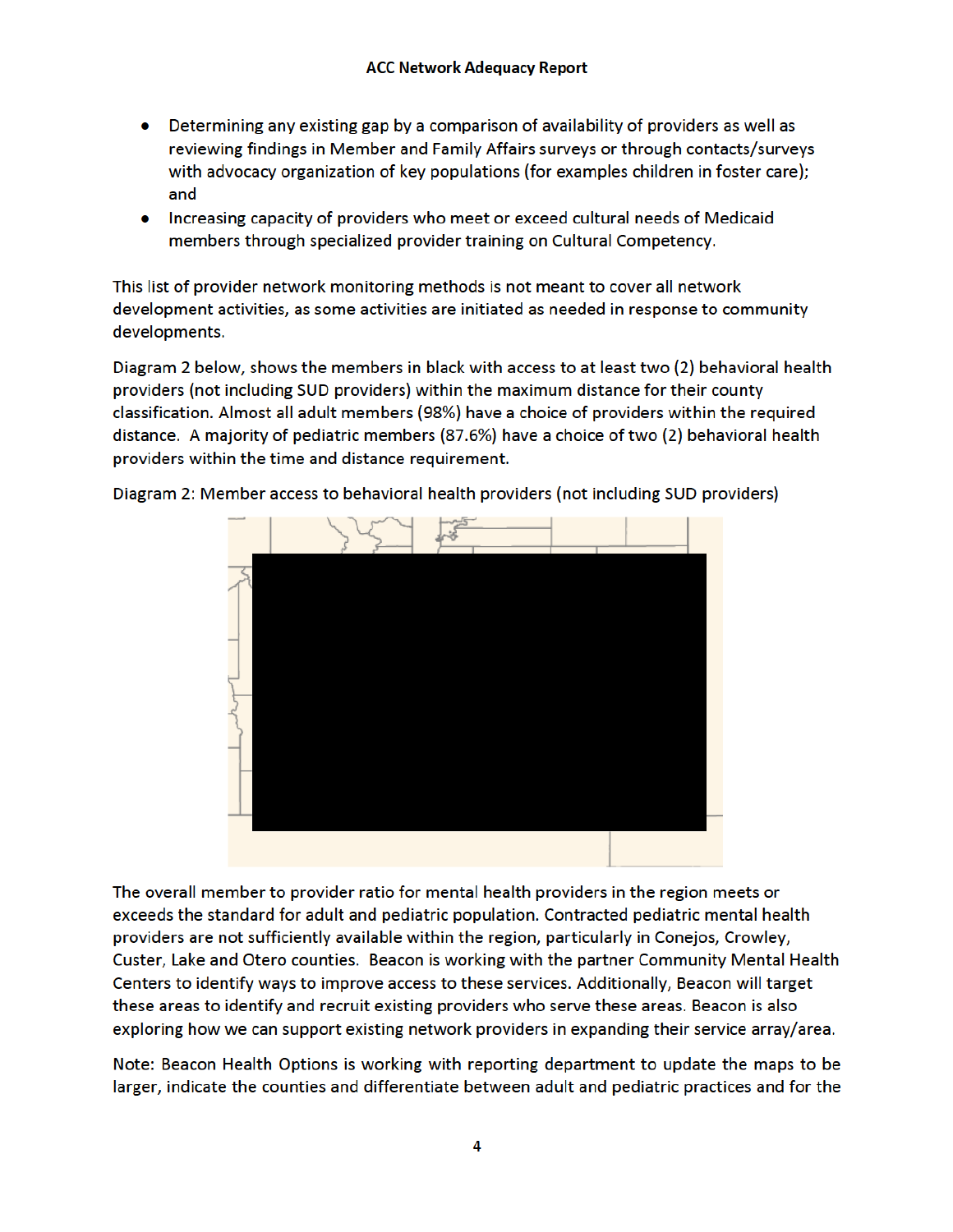behavioral health map include SUD providers. This will be available on second quarter report due on January 31, 2019.

# **DATA MANAGEMENT**

Beacon Health Options is actively working with Primary Care and Behavioral Health Providers to obtain complete and accurate information about the practice's information including specialty, after-hours and weekend availability, accessible facilities, and cultural expertise. Beacon communicated to providers about the requirement to report this information through the onboarding training and provider alerts and included a tutorial on how to update the information on Beacon's ProviderConnect. Provider Relations has scheduled weekly live webinars for providers to walk through updating their schedules and allow for questions and answer period. The next quarterly report will reflect any data changes made by the providers.

# **ENHANCE AFTER-HOURS AND WEEKEND AVAILABILITY**

Provider Relations is educating behavioral health providers about the access to care standards to ensure they are meeting the requirement of routine appointment availability. Part of the discussion has been offering training and assessment of services to providers to increase afterhour appointment availability.

Furthermore, Provider Relations works in collaboration with PCPs to educate on the benefits of offering after-hours and weekend appointments to meet the needs of their members. Provider Relations shares tools and resources when practices report interest in enhancing its services through after-hours or weekend appointments. Once the new appointment schedule is implemented, then Provider Relations assists providers to update the data in the Beacon system to accurately track the practices with after-hours and weekend availability. However, many practice locations in rural or frontier areas lack the resources and staffing to have routine/published extended hours and may not be able to incorporate after-hours or weekend appointments into their schedules.

#### **NETWORK ENHANCEMENT**

Beacon works to identify methods to enhance the network of SUD and Mental Health providers who serve the areas of need. These strategies include:

- Use current list of providers participating in Health First Colorado to identify providers within the region
- Track utilization and Single Case Agreement data and historical claims information to identify providers who are currently providing services to Health First Colorado Members
- Work with County DHS Departments to identify CORE providers and work with these providers in enrolling in Medicaid and credentialing with Beacon
- Work with providers, who may be outside the region and willing to provide services within the region on a contract basis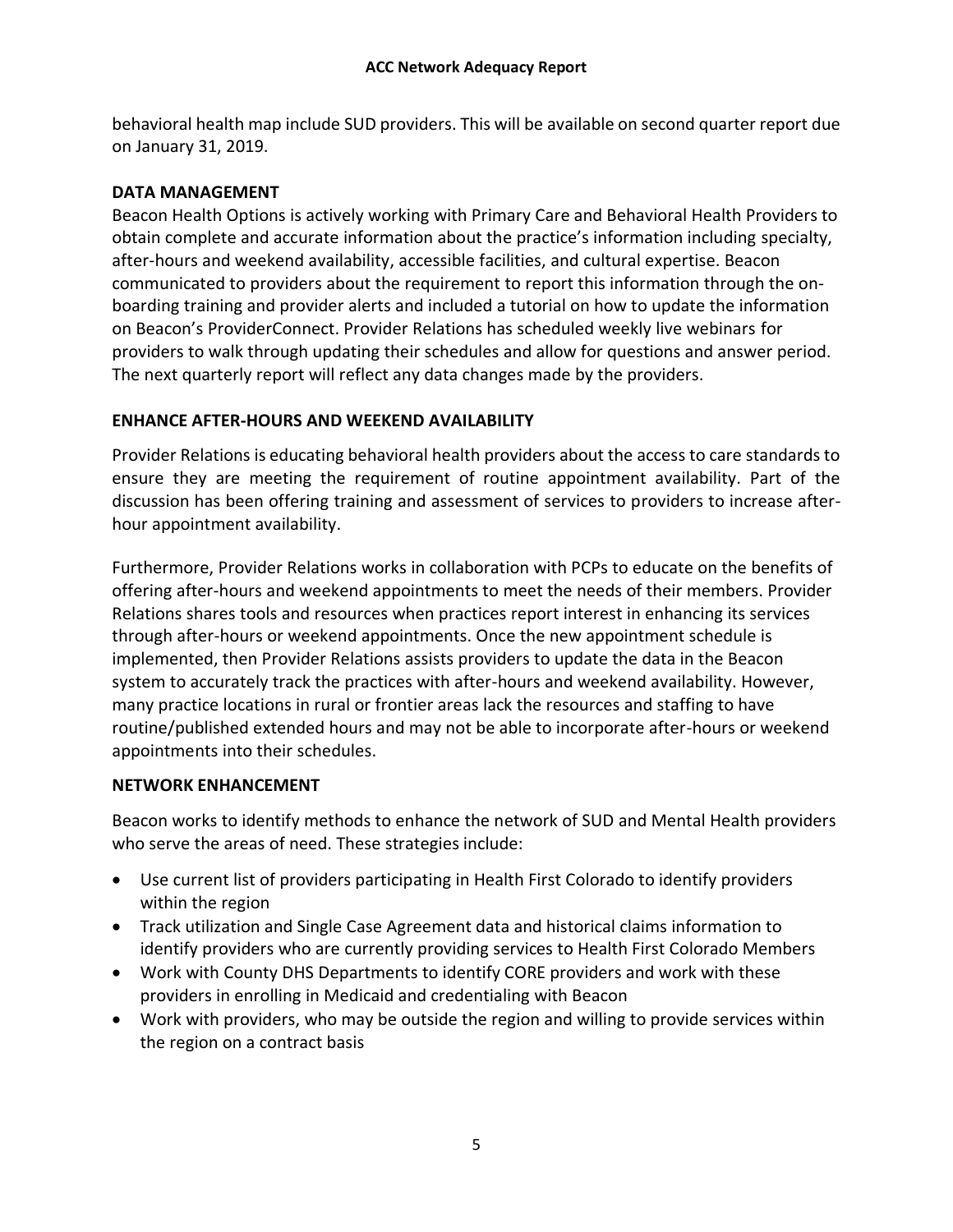- Work with providers, particularly in frontier areas, to identify workforce recruitment options we can assist with to recruit and retain staff. I.E. National Health Service Core, Public Loan Forgiveness
- Providing enhanced case rates to providers who are willing to extend beyond their current radius of service provision
- Collaborate with Health Colorado partners to expand services in areas of need
- Engage Provider Network Subcommittee to identify key practices and network enhancement strategies that would be best suited for the region, as well as, ways to support existing network providers in expanding their service array/area
- Engage PCPs, especially those in rural and frontier areas, with practice transformation, care coordination, behavioral health providers co-located at PCP offices and programs such C-PAC to expand their capabilities to serve their members in need of behavioral health services.
- Review current provider fee schedules to align with the RAE market and remain competitive to meet member needs.
- Update and maintain data systems to more accurately identify providers who have the availability of after-hours; weekend appointments; disability accessible facilities; and have cultural expertise.
- Offer training and assessment services to providers to increase availability of after-hours and weekend appointments, cultural competent providers and disability accessible facilities.

Beacon Health Options works to engage specialty provider groups and facilities as needed by the membership, such as providers who have:

- A unique specialty or clinical expertise;
- License to prescribe in all areas: APRN/APN, NP, PA, MD/DO (Board Certified Child and Adult Psychiatrists);
- Capability to treat in a foreign language, ASL, and/or, have specific cultural experience;
- Capability of billing both Medicare and Medicaid;
- Practice located in regional organization's service areas considered rural or frontier where there are fewer providers;
- Telemedicine, especially for prescriber services;
- Alignment with primary care and are co-located in an integrated model;
- Capability to serve unique populations and disorders; or
- Specialties such as Intellectual Disabilities, Autism, Members with Traumatic Brain Injuries or other groups that provide behavioral health services in addition to their non-covered specialty. Also, providers with experience in specialty care, long-term services and supports (LTSS) providers, managed service organizations and their networks of substance use disorder providers, dental and other ancillary providers;
- Behavioral health providers that span inpatient, outpatient, and all other covered mental health and substance use disorder services.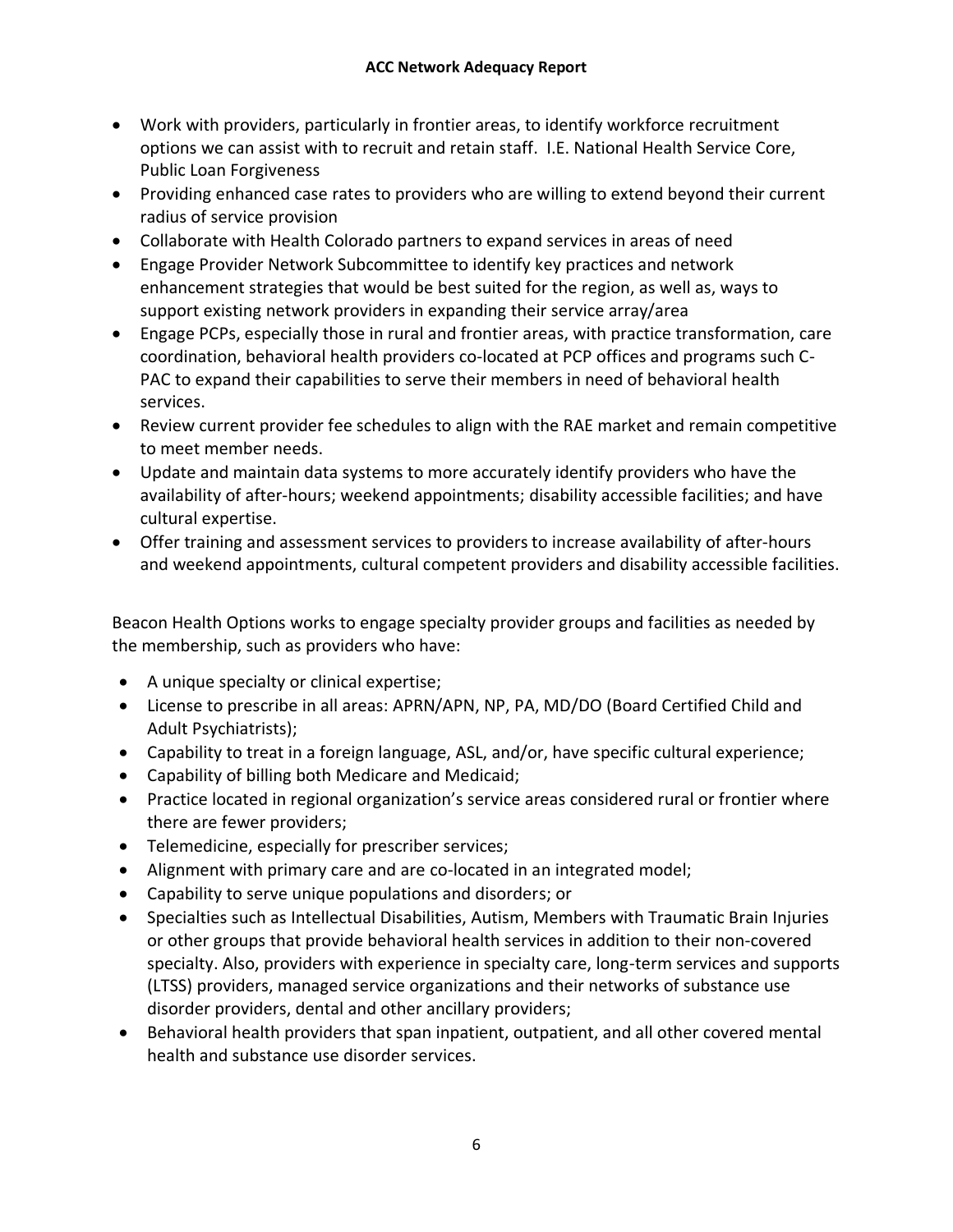# Telemedicine

Beacon Health Options has contracted with two (2) telehealth service providers, Heart Centered Counseling and ReNew Behavioral Health. They offer mental health counseling and telepsychiatry services with fully credentialed and Medicaid enrolled master's level licensed counselors and prescribing Registered Nurses (RNs) and Nurse Practitioners (NPs). Beacon is expanding access to these services in the rural and frontier counties in the third quarter of the fiscal year as an option when members identify transportation issues or the next appointment with a local provider is outside the access to care standards. Telehealth will be presented as an option to all member in the region as a choice of providers in the referral process.

Furthermore, Health Colorado Inc. is contracted with Ieso Digital Health, a telemedicine program. It provides online cognitive behavioral therapy (CBT) for member with common depressive and anxiety disorders. Ieso uses a secure and HIPAA compliant, web-based platform to deliver realtime typed conversation with licensed and credentialed therapists.

A partner Community Mental Health Center, Health Solutions, implemented the use of telepsychiatry to expand their access in the Pueblo, Las Animas and Huerfano counties. It is a creative method to bridge the need in an area in which recruiting providers is challenging as well as traveling to these counties also poses a challenge.

Health Colorado offers Colorado Psychiatric Access and Consultation (CPAC). This is a psychiatric access program provides PCMPs with access to psychiatric specialists, and assist with providing the education, training, consultation, and referral resources to be able to provide psychiatric medications to members in their own practices, minimizing the need for referrals to outside specialists. By providing consultation services to primary practices, psychiatric access services enables PCMPs to address psychiatric medication needs for their patients. Using this model reduces demand for the limited psychiatric resources, and ensures that the complex cases are referred to the psychiatrics thus optimizing the available resources in rural and frontier areas.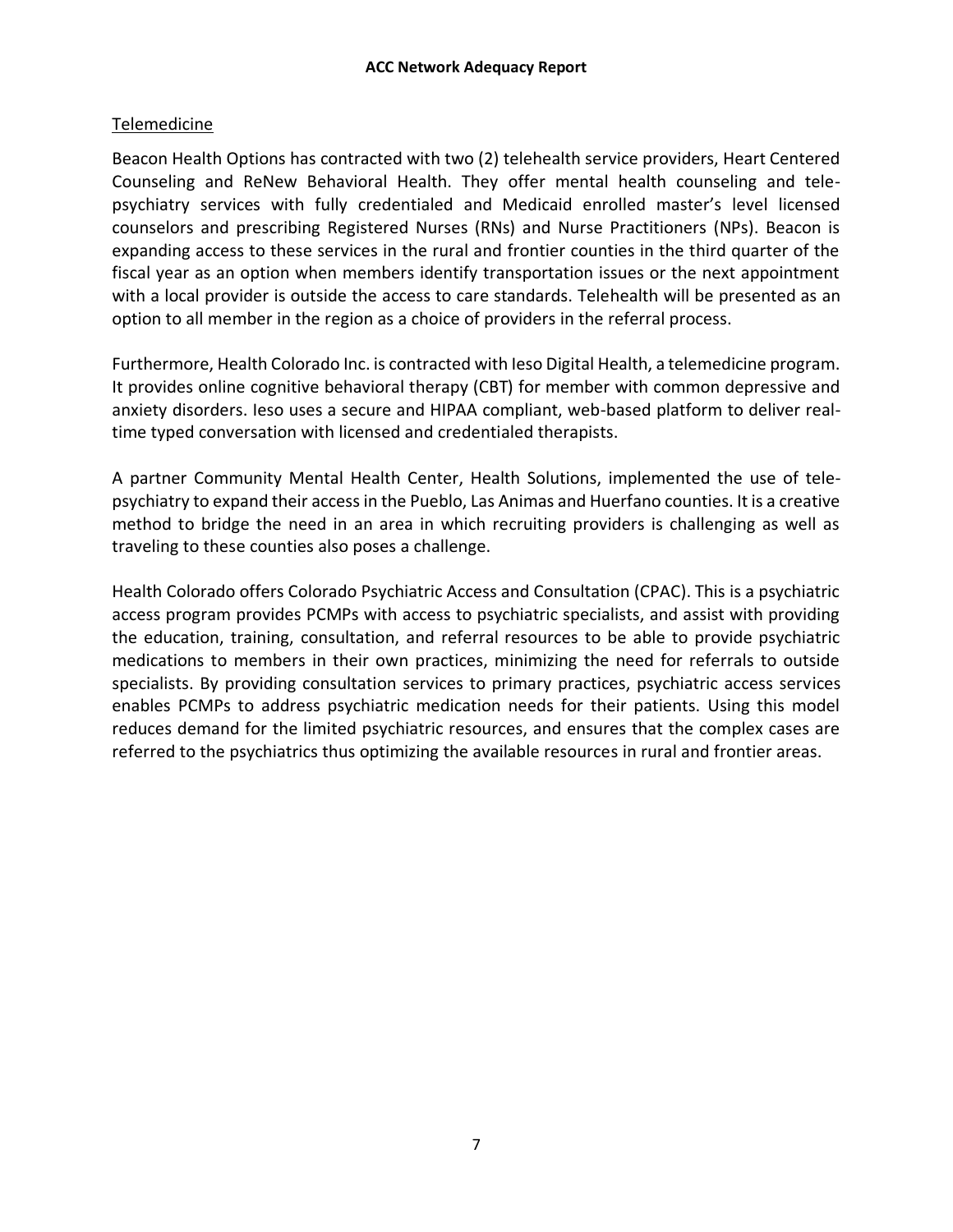# 1. Please complete the tables for all of the providers in your network.

Please reference "Region 4 Q1 FY19 Provider Network" on Tabs "Physical Health Network" and "Behavioral Health Newotk".

Below is the breakdown of physical health providers by type. The practitioner is based on practice location not rendering provider or PCMP Billing ID. In the case where a practice location has more than one Billing ID, they are listed only once.

| <b>Provider Type</b>   | <b>PCP</b><br><b>Practitioners</b><br><b>Number</b> | <b>PCP</b><br><b>Practitioners</b><br>Percentage |
|------------------------|-----------------------------------------------------|--------------------------------------------------|
| ADULT PRIMARY CARE     | 111                                                 | 32%                                              |
| <b>CMHC</b>            | 9                                                   | 2%                                               |
| <b>FAMILY PRACTICE</b> | 111                                                 | 32%                                              |
| OB/GYN                 | 3                                                   | 1%                                               |
| PEDIATRIC PRIMARY CARE | 111                                                 | 32%                                              |
| <b>Grand Total</b>     | 345                                                 | 100%                                             |

The breakdown of behavioral health providers by types is as follows:

|                           | <b>Behavioral Health</b><br><b>Practitioners</b> | <b>Behavioral Health</b><br><b>Practitioners</b> |
|---------------------------|--------------------------------------------------|--------------------------------------------------|
| <b>Provider Type</b>      | <b>Number</b>                                    | Percentage                                       |
| <b>ADULT_MH_PROVIDER</b>  | 803                                              | 55%                                              |
| <b>CHILD_PSYCHIATRIST</b> | 8                                                | 1%                                               |
| PED_MH_PROVIDER           | 395                                              | 27%                                              |
| PSYCHIATRIC_PRESCRIBER    | 40                                               | 3%                                               |
| <b>PSYCHIATRIST</b>       | 21                                               | 1%                                               |
| <b>SUD_PROVIDER</b>       | 189                                              | 13%                                              |
| <b>Grand Total</b>        | 1456                                             | 100%                                             |

The breakdown of behavioral health provider types by County is as follows:

| <b>Provider Type</b> | <b>Behavioral Health</b><br><b>Practitioner Number</b> | <b>Behavioral Health</b><br>Practitioner Percentage |
|----------------------|--------------------------------------------------------|-----------------------------------------------------|
| <b>Alamosa</b>       | 10                                                     | 0.7%                                                |
| ADULT MH PROVIDER    |                                                        | 0.3%                                                |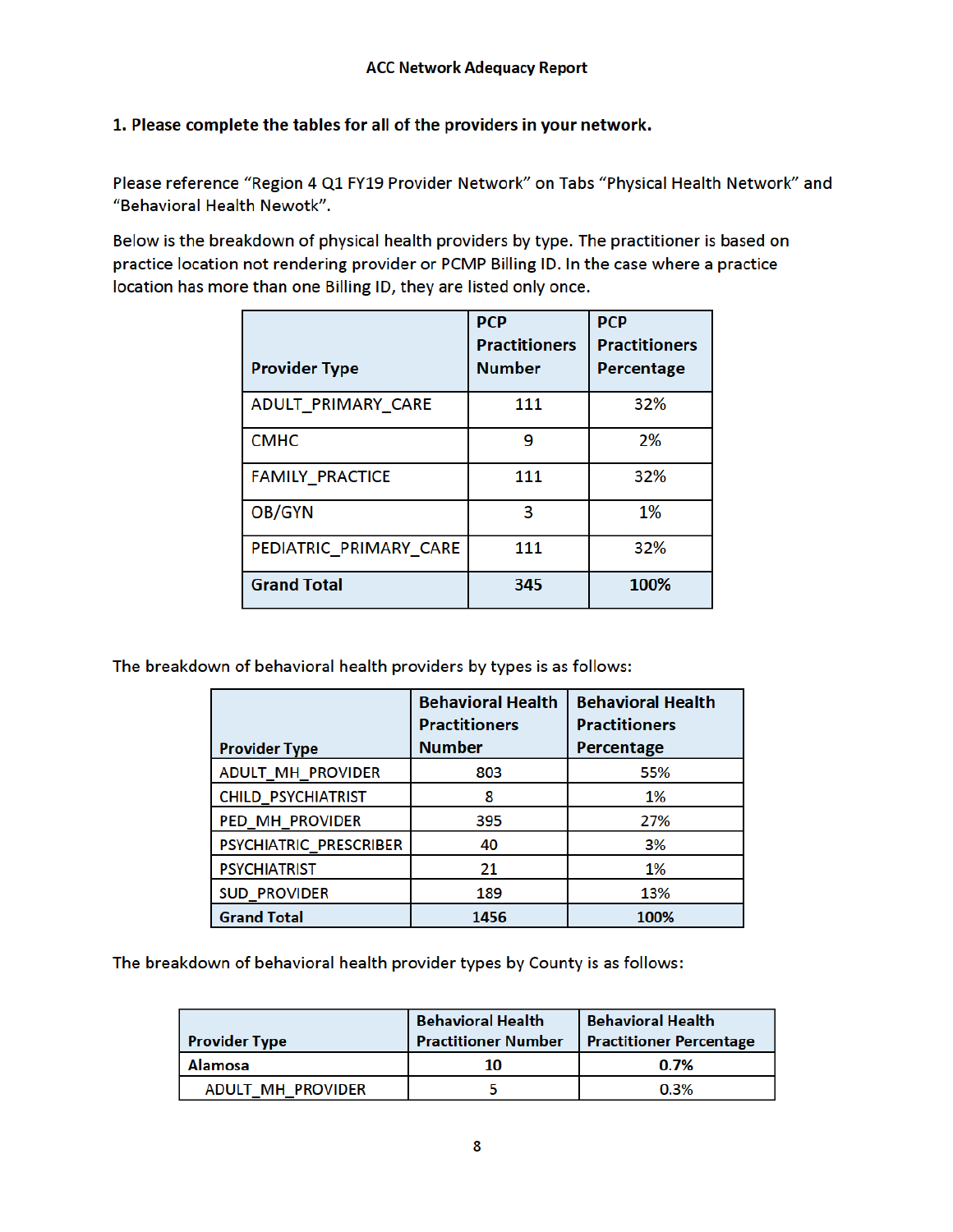# **ACC Network Adequacy Report**

| PED MH PROVIDER        | 3              | 0.2% |
|------------------------|----------------|------|
| PSYCHIATRIC PRESCRIBER | $\mathbf{1}$   | 0.1% |
| <b>SUD PROVIDER</b>    | $\mathbf{1}$   | 0.1% |
| <b>Baca</b>            | 3              | 0.2% |
| ADULT MH PROVIDER      | 2              | 0.1% |
| <b>SUD PROVIDER</b>    | 1              | 0.1% |
| <b>Bent</b>            | 4              | 0.3% |
| ADULT MH PROVIDER      | 3              | 0.2% |
| <b>SUD PROVIDER</b>    | $\mathbf{1}$   | 0.1% |
| <b>Chaffee</b>         | 23             | 1.6% |
| ADULT MH PROVIDER      | 11             | 0.8% |
| PED MH PROVIDER        | 7              | 0.5% |
| PSYCHIATRIC PRESCRIBER | $\mathbf{1}$   | 0.1% |
| <b>SUD PROVIDER</b>    | 4              | 0.3% |
| Conejos                | 1              | 0.1% |
| ADULT MH PROVIDER      | 1              | 0.1% |
| <b>Costilla</b>        | $\mathbf{1}$   | 0.1% |
| ADULT MH PROVIDER      | 1              | 0.1% |
| <b>Crowley</b>         | 3              | 0.2% |
| ADULT MH PROVIDER      | $\overline{2}$ | 0.1% |
| <b>SUD PROVIDER</b>    | $\mathbf{1}$   | 0.1% |
| Custer                 | 2              | 0.1% |
| ADULT MH PROVIDER      | $\overline{2}$ | 0.1% |
| <b>Fremont</b>         | 26             | 1.8% |
| ADULT MH PROVIDER      | 13             | 0.9% |
| PED MH PROVIDER        | 6              | 0.4% |
| <b>SUD PROVIDER</b>    | 7              | 0.5% |
| <b>Huerfano</b>        | 5              | 0.3% |
| ADULT MH PROVIDER      | 3              | 0.2% |
| PED MH PROVIDER        | 1              | 0.1% |
| <b>SUD PROVIDER</b>    | $\mathbf{1}$   | 0.1% |
| Lake                   | $\overline{2}$ | 0.1% |
| ADULT MH PROVIDER      | $\mathbf{1}$   | 0.1% |
| <b>SUD PROVIDER</b>    | 1              | 0.1% |
| Las Animas             | 7              | 0.5% |
| ADULT MH PROVIDER      | 4              | 0.3% |
| PED MH PROVIDER        | $\overline{2}$ | 0.1% |
| <b>SUD PROVIDER</b>    | $\mathbf{1}$   | 0.1% |
| <b>Otero</b>           | 10             | 0.7% |
| ADULT MH PROVIDER      | 6              | 0.4% |
| PSYCHIATRIC PRESCRIBER | $\mathbf{1}$   | 0.1% |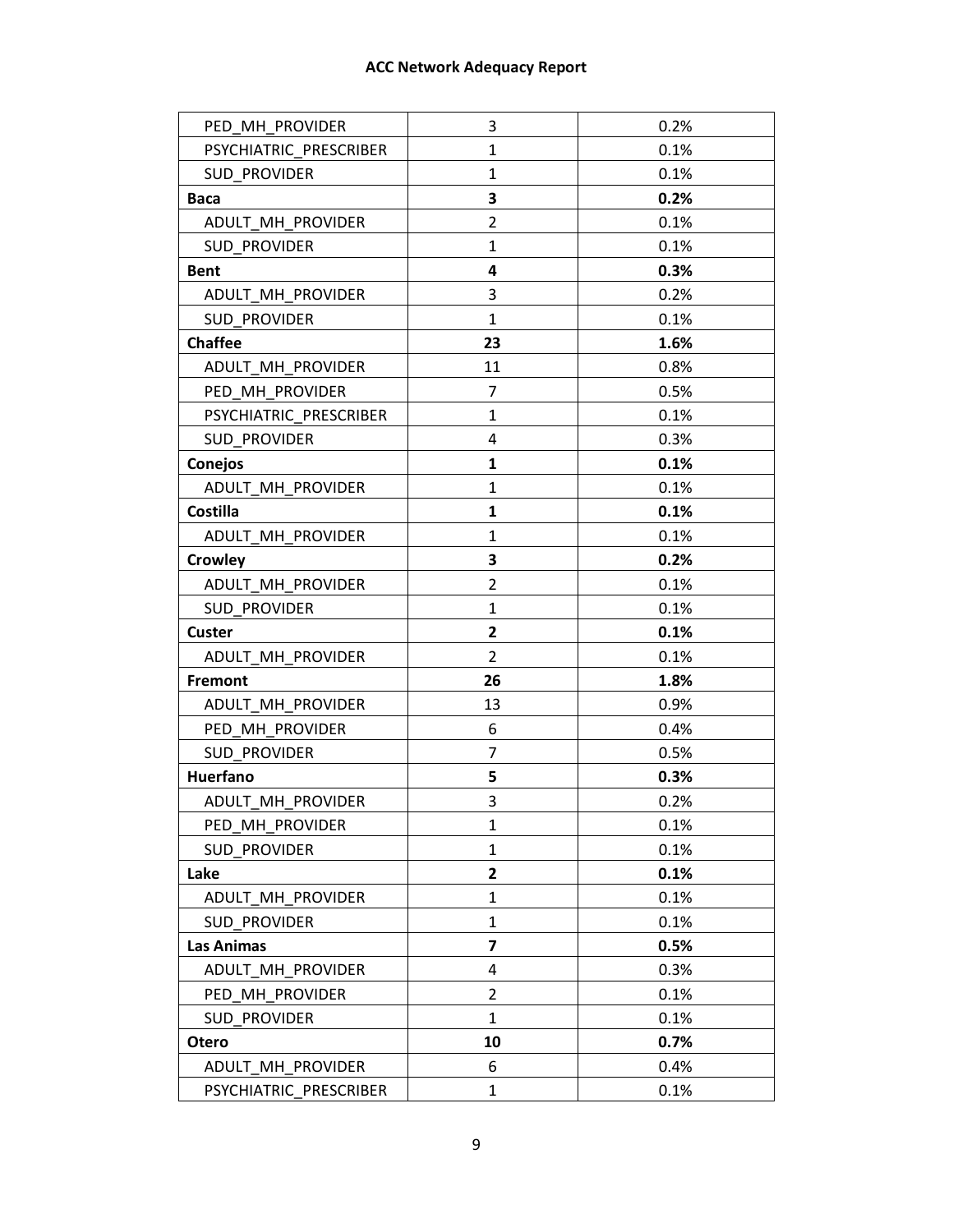| <b>PSYCHIATRIST</b>       | 1              | 0.1%    |
|---------------------------|----------------|---------|
| <b>SUD PROVIDER</b>       | $\overline{2}$ | 0.1%    |
| Other                     | 1206           | 82.8%   |
| <b>ADULT MH PROVIDER</b>  | 678            | 46.6%   |
| <b>CHILD PSYCHIATRIST</b> | 4              | 0.3%    |
| <b>PED MH PROVIDER</b>    | 338            | 23.2%   |
| PSYCHIATRIC_PRESCRIBER    | 23             | 1.6%    |
| <b>PSYCHIATRIST</b>       | 10             | 0.7%    |
| <b>SUD_PROVIDER</b>       | 153            | 10.5%   |
| <b>Prowers</b>            | 6              | 0.4%    |
| ADULT_MH_PROVIDER         | 4              | 0.3%    |
| <b>SUD_PROVIDER</b>       | $\overline{2}$ | 0.1%    |
| <b>Pueblo</b>             | 138            | 9.5%    |
| <b>ADULT_MH_PROVIDER</b>  | 61             | 4.2%    |
| <b>CHILD_PSYCHIATRIST</b> | 4              | 0.3%    |
| PED MH PROVIDER           | 36             | 2.5%    |
| PSYCHIATRIC_PRESCRIBER    | 14             | 1.0%    |
| <b>PSYCHIATRIST</b>       | 10             | 0.7%    |
| <b>SUD PROVIDER</b>       | 13             | 0.9%    |
| <b>Rio Blanco</b>         | З              | 0.2%    |
| ADULT_MH_PROVIDER         | $\overline{2}$ | 0.1%    |
| PED MH PROVIDER           | 1              | 0.1%    |
| <b>Rio Grande</b>         | 5              | 0.3%    |
| ADULT_MH_PROVIDER         | 3              | 0.2%    |
| PED_MH_PROVIDER           | 1              | 0.1%    |
| <b>SUD PROVIDER</b>       | 1              | 0.1%    |
| <b>Saguache</b>           | 1              | 0.1%    |
| ADULT_MH_PROVIDER         | 1              | 0.1%    |
| <b>Grand Total</b>        | 1456           | 100.00% |

On the reports above, the total number of practitioners is based on their specialties and location. If practitioner serves more than one specialty or location, then they are counted more than once.

While Beacon Health Options had a network of behavioral health providers, all providers received an amendment to become providers for the regional organization to become effective on 7/1/18. As a result, they are listed as new providers for this contract in this quarter.

Beacon uses geographic access (geo-access) mapping to assess the distance of members residing outside the region. Beacon applies the 30-mile radius of an urban county and the same practitioner to member ratio to all members residing outside to determine access to care. This ensures that all members assigned to the RAE receive equitable access to care.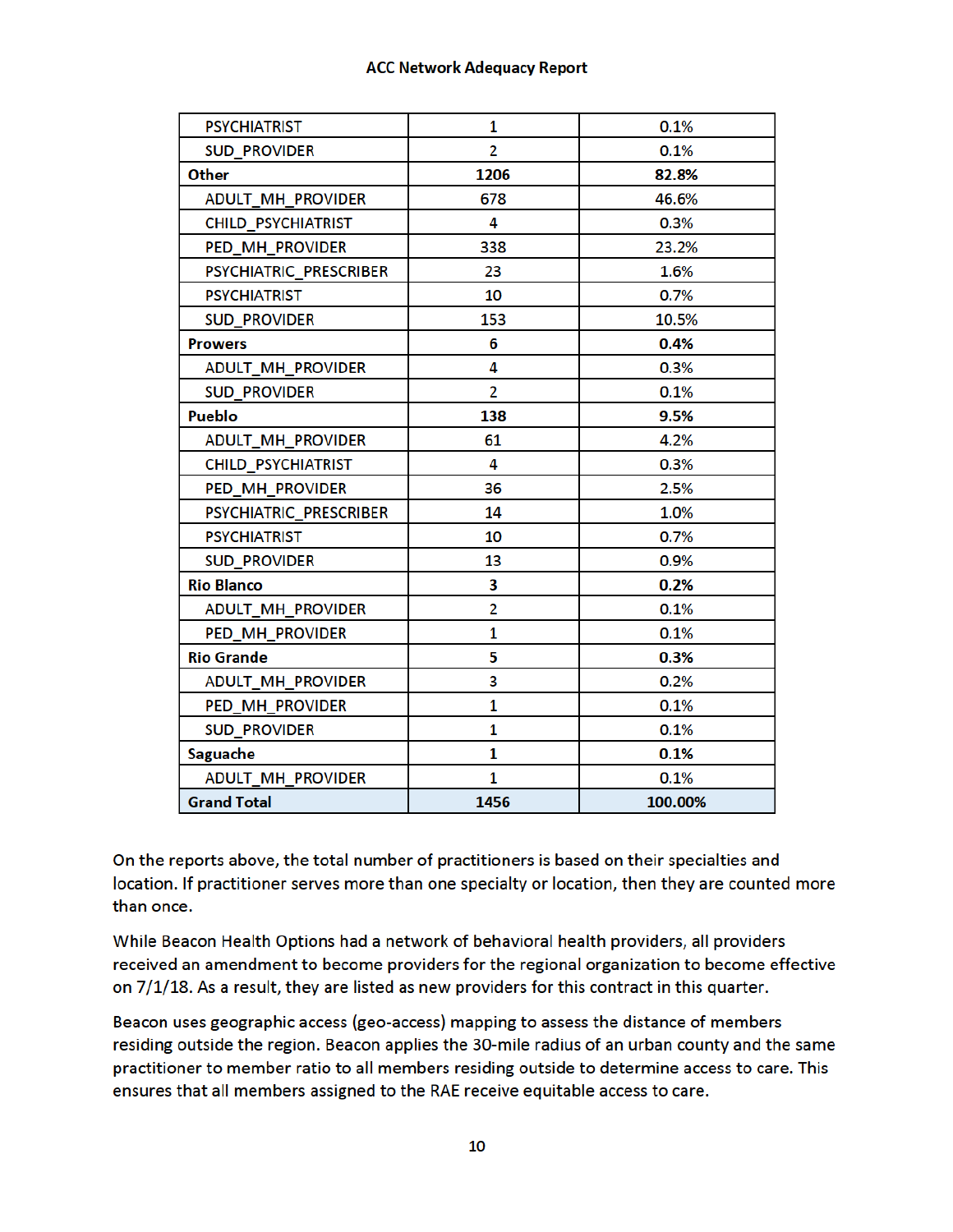## Behavioral Health within PCP offices

Behavioral health providers are available within PCP offices. The following PCPs have behavioral health providers in at least one of their practice location:

- Health Solutions
- Solvista Health
- Pueblo Community Health Center
- Ryon Medical and Associates
- Valley-Wide Health Systems
- Wellness Works
- High Plains Community Health
- Parkview Ancillary

The data is currently being gathered to identify the number of providers by provider type and location to accurately report.

# Single Case Agreements

The report states the number of providers with single case agreements (SCAs), not the number of individual SCAs. Some providers, especially those in the process of completing credentialing, may have received multiple SCAs during the transition period. Beacon can include the number of SCAs executed during the reporting period starting in the second quarter the report.

Beacon had an established state-wide network of behavioral health providers, especially within the Region 4 area, for decades prior to the RAE implementation. Additionally, Provider Relations conducted an active recruitment of providers within the area to join the network and complete the credentialing process in an expedited process. Finally, Provider Relations continues to actively monitor single case agreements to identify providers, based on expertise or geographic location, who may best serve the membership by joining the network. This allowed for providers to be part of the network prior to, or shortly after, go-live and significantly reduce the need for single case agreements.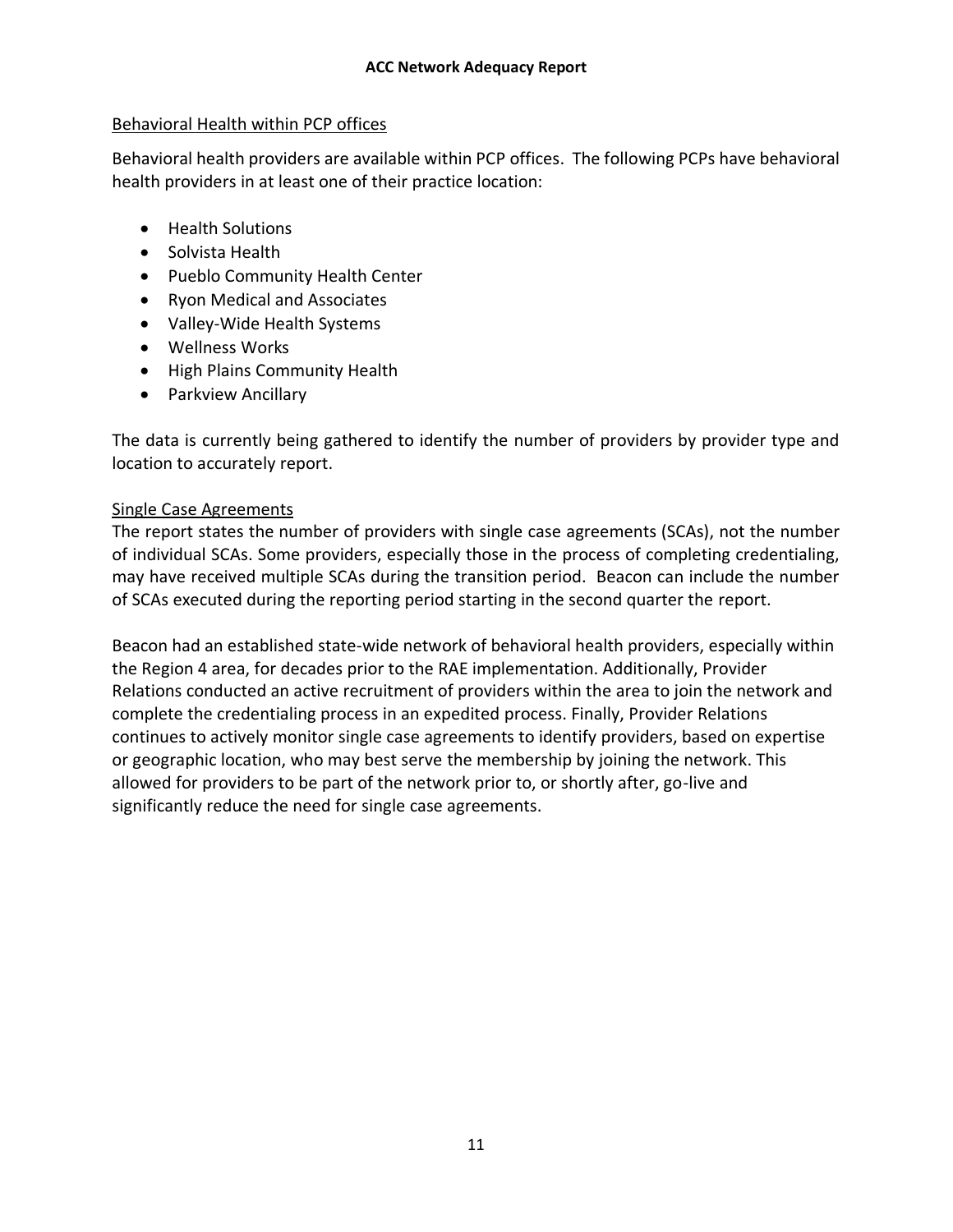## **Accepting New Members**

Ninety-eight (98) primary care provider (PCP) locations reported they are accepting new members, (this is 92% locations within the network). The breakdown below shows at the provider type, 97% of the network is accepting new members.

| <b>Provider Type</b>   | <b>PCP</b><br><b>Practitioners</b><br><b>Number</b> | <b>PCP Accepting</b><br><b>New Clients</b><br><b>Number</b> | <b>PCP Accepting</b><br><b>New Clients</b><br>Percentage |
|------------------------|-----------------------------------------------------|-------------------------------------------------------------|----------------------------------------------------------|
| ADULT PRIMARY CARE     | 111                                                 | 111                                                         | 100%                                                     |
| <b>CMHC</b>            | 9                                                   | 9                                                           | 100%                                                     |
| <b>FAMILY_PRACTICE</b> | 111                                                 | 104                                                         | 94%                                                      |
| OB/GYN                 | 3                                                   | 2                                                           | 67%                                                      |
| PEDIATRIC PRIMARY CARE | 111                                                 | 110                                                         | 99%                                                      |
| <b>Grand Total</b>     | 345                                                 | 336                                                         | 97%                                                      |

On the report above, the total number of practitioners is based on specialties reported at the location level. If practice location has practitioners who offer a specialty, then the practice is counted more than once. Future quarterly reports will be provide data at the rendering practitioner level, not just the PCP or practice location. A PCP practice location may have multiple rendering practitioners and differentiate in their ability to accept new clients.

All (100%) of behavioral health providers in all provider types are currently accepting new members.

Providers are able to update their capacity by notifying Beacon to temporarily close their panels to new members. In those cases, Beacon removes the behavioral health practitioner from the clinical referrals; and for PCPs, Beacon updates the State's Portal and monthly reports. For all providers, the following edition of the Provider Directory will reflect the changes.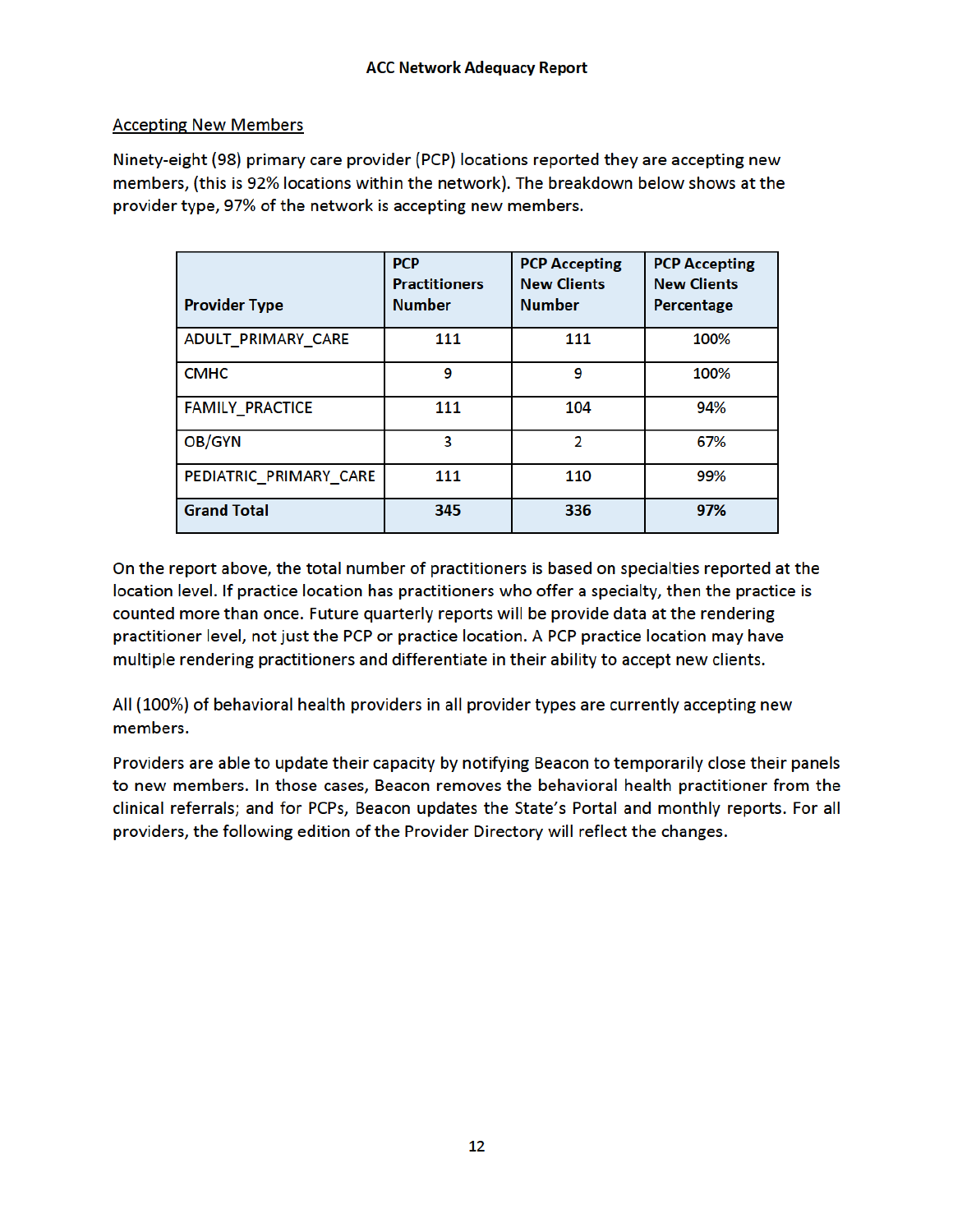# **After-Hours and Weekend Availability**

Thirty-one (31 or 25%) Primary Care Provider (PCP) locations (based on Billing IDs) have identified as offering after-hours and/or weekend appointments. The breakdown below shows at the provider type, 14% of the network has reported as having after-hours care.

| <b>Row Labels</b>      | <b>PCP</b><br><b>Practitioners</b><br>Total | <b>PCP Extended</b><br><b>Hours Number</b> | <b>PCP Extended</b><br><b>Hours</b><br>Percentage |
|------------------------|---------------------------------------------|--------------------------------------------|---------------------------------------------------|
| ADULT_PRIMARY_CARE     | 111                                         | 16                                         | 14%                                               |
| <b>CMHC</b>            | 9                                           | 0                                          | 0%                                                |
| <b>FAMILY_PRACTICE</b> | 111                                         | 16                                         | 14%                                               |
| OB/GYN                 | 3                                           | O                                          | 0%                                                |
| PEDIATRIC_PRIMARY_CARE | 111                                         | 16                                         | 14%                                               |
| <b>Grand Total</b>     | 345                                         | 48                                         | 14%                                               |

Note: The information used for the Network Adequacy Report was calculated using a data set different from the Network Adequacy Plan deliverable, which caused the discrepancy. The data reported on the Network Adequacy Plan is accurate and will be used for all future reports. Please reference "Region 4 Q1 FY19 Provider Network" Tab "Physical Health Network" for updated data.

As for behavioral health providers, there is sixty-nine (69 or 4.7%) practitioners who reported as having afterhours and/or weekend care in the State-wide network, of which 12 practitioners are within the region's boundaries.

|                           |                           |                              | <b>Behavioral Health</b> |
|---------------------------|---------------------------|------------------------------|--------------------------|
|                           | <b>Behavioral Health</b>  | <b>Behavioral Health</b>     | <b>Extended Hours</b>    |
| <b>Provider Type</b>      | <b>Practitioner Total</b> | <b>Extended Hours Number</b> | <b>Percentages</b>       |
| <b>ADULT_MH_PROVIDER</b>  | 799                       | 29                           | 2.0%                     |
| <b>CHILD PSYCHIATRIST</b> | 8                         | 0                            | 0.0%                     |
| <b>PED MH PROVIDER</b>    | 397                       | 22                           | 1.5%                     |
| PSYCHIATRIC PRESCRIBER    | 40                        |                              | 0.3%                     |
| <b>PSYCHIATRIST</b>       | 21                        |                              | $0.0\%$                  |
| <b>SUD PROVIDER</b>       | 191                       | 14                           | 1.0%                     |
| <b>Grand Total</b>        | 1456                      | 69                           | 4.7%                     |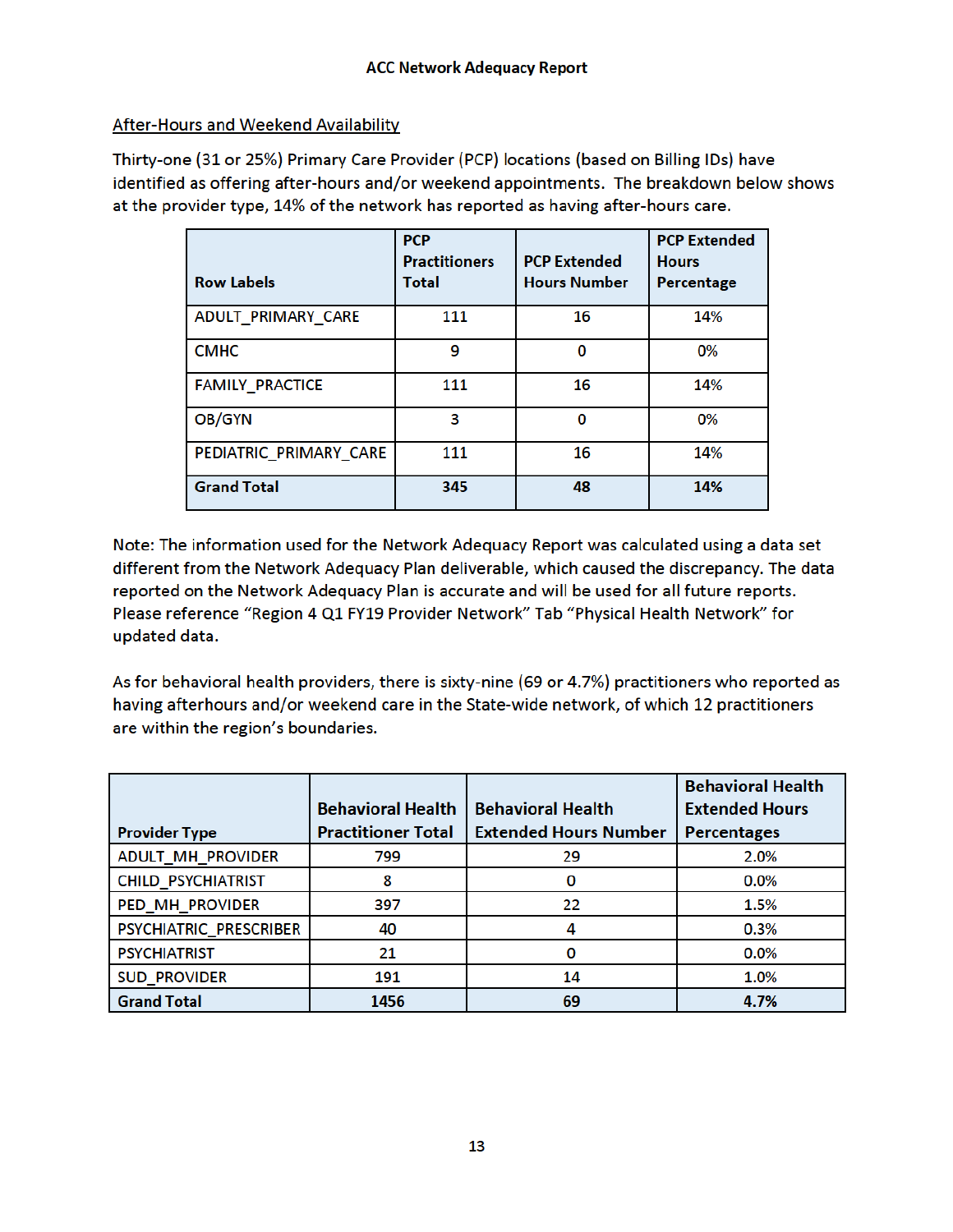Additionally, future quarterly reports will be providing data at the rendering practitioner level, not just the PCP or practice location. A PCP practice location may have multiple rendering practitioners and differentiate in their ability to accept new clients.

# **2. Please indicate the practitioner to client ratios in each county of your region**

Please reference "Region 4 Q1 FY19 Provider Network" on Tabs "Client Ratio- PCMP" and "Client-Ratio-BH" for the practitioner to client ratios in each county of the region.

Health Colorado meets or exceeds the overall member to provider ratio standards. Here is the summary for primary care:

Ratio for Adult Practitioner is 1: 1190 Ratio for Pediatric Practitioner is 1: 1190

This is as follows for behavioral health network:

Ratio for Adult Mental Health Practitioner is 1:162 Ratio for Pediatric Mental Health Practitioner is 1:335 Ratio for Substance Use Disorder Practitioner is 1:692

There are high-density counties, such as Pueblo, where the ratios do not meet the standard for behavioral health providers despite having a number of providers in the network. In these areas, Beacon is implementing the recruitment strategies. Please reference section "Network Enhancement".

Contracted pediatric and adult mental health providers are not sufficiently available in rural and frontier counties to recruit for contracting. Beacon is working with the partner Community Mental Health Centers to identify ways to improve access in these areas including partnering with local institutions (i.e. school based programs) to offer needed services. Please reference section "Network Enhancement".

#### **ACCESSIBILITY FOR PRIMARY CARE AND BEHAVIORAL HEALTH PROVIDERS**

#### *Accessible Facilities*

Four (4) Primary Care Provider (PCP) locations serving adults, family and pediatric members reported having accessible facilities. This information is based on the available through Beacon's system. When using other reports collected by PCPs such as practice assessment tool, we identify 101 locations as offering accessible facilities.

For behavioral health providers, 676 practice locations and facilities reported handicap accessibility.

Beacon will continue to outreach to Primary Care Provider practices (whether they report currently offering accessible facilities or not) to educate them on accessibility. Starting in second quarter of FY 2019, we will extend them the opportunity to assess their facilities on